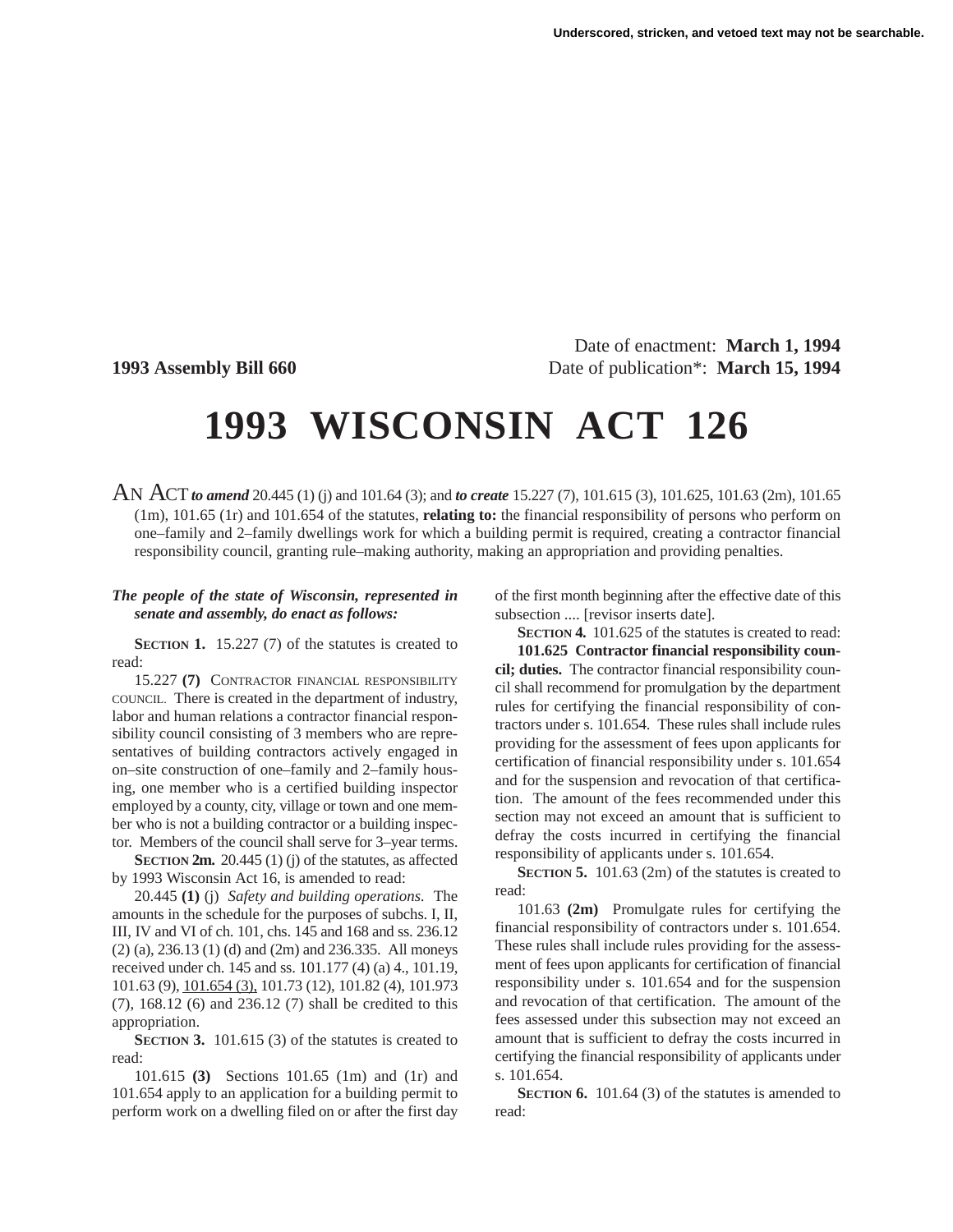101.64 **(3)** Revise the rules under this subchapter after consultation with the dwelling code council or with the contractor financial responsibility council, as appropriate.

**SECTION 7.** 101.65 (1m) of the statutes is created to read:

101.65 **(1m)** May not issue a building permit to a person who is required to be certified under s. 101.654 unless that person, on applying for a building permit, produces a certificate of financial responsibility issued by the department showing that the person is in compliance with s. 101.654.

**SECTION 8.** 101.65 (1r) of the statutes is created to read:

101.65 **(1r)** Shall provide an owner who applies for a building permit with a statement advising the owner that if the owner hires a contractor to perform work under the building permit and the contractor is not bonded or insured as required under s. 101.654 (2) (a), the following consequences might occur:

(a) The owner may be held liable for any bodily injury to or death of others or for any damage to the property of others that arises out of the work performed under the building permit or that is caused by any negligence by the contractor that occurs in connection with the work performed under the building permit.

(b) The owner may not be able to collect from the contractor damages for any loss sustained by the owner because of a violation by the contractor of the one– and 2–family dwelling code or an ordinance enacted under sub. (1) (a), because of any bodily injury to or death of others or damage to the property of others that arises out of the work performed under the building permit or because of any bodily injury to or death of others or damage to the property of others that is caused by any negligence by the contractor that occurs in connection with the work performed under the building permit.

**SECTION 9.** 101.654 of the statutes is created to read:

**101.654 Contractor financial responsibility certification. (1)** (a) Subject to par. **(b)**, no person may obtain a building permit unless the person annually obtains from the department a certificate of financial responsibility showing that the person is in compliance with sub. (2).

(b) Paragraph (a) does not apply to an owner of a dwelling who resides or will reside in the dwelling and who applies for a building permit to perform work on that dwelling.

**(2)** An applicant for a certificate of financial responsibility shall provide to the satisfaction of the department proof of all of the following:

(a) That the applicant has in force one of the following:

1. A bond endorsed by a surety company authorized to do business in this state of not less than \$25,000, conditioned upon the applicant complying with all applicable provisions of the one– and 2–family dwelling code and

## – 2 – **1993 Assembly Bill 660**

any ordinance enacted under s. 101.65 (1) (a) and as indemnity for any loss sustained by any person because of any violation by the applicant of that dwelling code or ordinance.

2. A policy of general liability insurance issued by an insurer authorized to do business in this state insuring the applicant in the amount of at least \$250,000 per occurrence because of bodily injury to or death of others or because of damage to the property of others.

(b) If the applicant is required under s. 102.28 (2) (a) to have in force a policy of worker's compensation insurance or if the applicant is self–insured in accordance with s. 102.28 (2) (b), that the applicant has in force a policy of worker's compensation insurance issued by an insurer authorized to do business in this state or is self–insured in accordance with s. 102.28 (2) (b).

(c) If the applicant is required to make state unemployment compensation contributions under ch. 108 or is required to pay federal unemployment compensation taxes under 26 USC 3301 to 3311, that the applicant is making those contributions or paying those taxes as required.

**(3)** Upon receipt of the proof required under sub. (2) and the fee required by rules promulgated under s. 101.63 (2m), the department shall issue to the applicant a certificate of financial responsibility. A certificate of financial responsibility issued under this subsection is valid for one year after the date of issuance, unless sooner suspended or revoked.

**(4)** (a) A bond or insurance policy required under sub. (2) shall provide that the bond or policy may not be canceled by the person insured under the bond or policy or by the surety company or insurer except on 30 days' prior written notice served on the department in person or by certified mail. The person insured under the bond or policy shall file with the department proof to the satisfaction of the department of a replacement bond or replacement insurance within the 30–day notice period and before the expiration of the bond or policy. The department shall suspend without prior notice or hearing the certificate of financial responsibility of a person who does not file satisfactory proof of a replacement bond or replacement insurance as required by this subsection.

(b) A bond under sub. (2) (a) 1. shall be executed in the name of the state for the benefit of any person who sustains a loss as described in sub. (2) (a) 1., except that the aggregate liability of the surety to all persons may not exceed the amount of the bond.

**SECTION 11. Nonstatutory provisions.** (1) INITIAL TERMS; CONTRACTOR FINANCIAL RESPONSIBILITY COUNCIL. Notwithstanding the length of terms specified in section 15.227 (7) of the statutes, as created by this act, the governor, in making initial appointments to the contractor financial responsibility council, shall designate one member of the contractor financial responsibility council who is a building contractor to serve for a term expiring